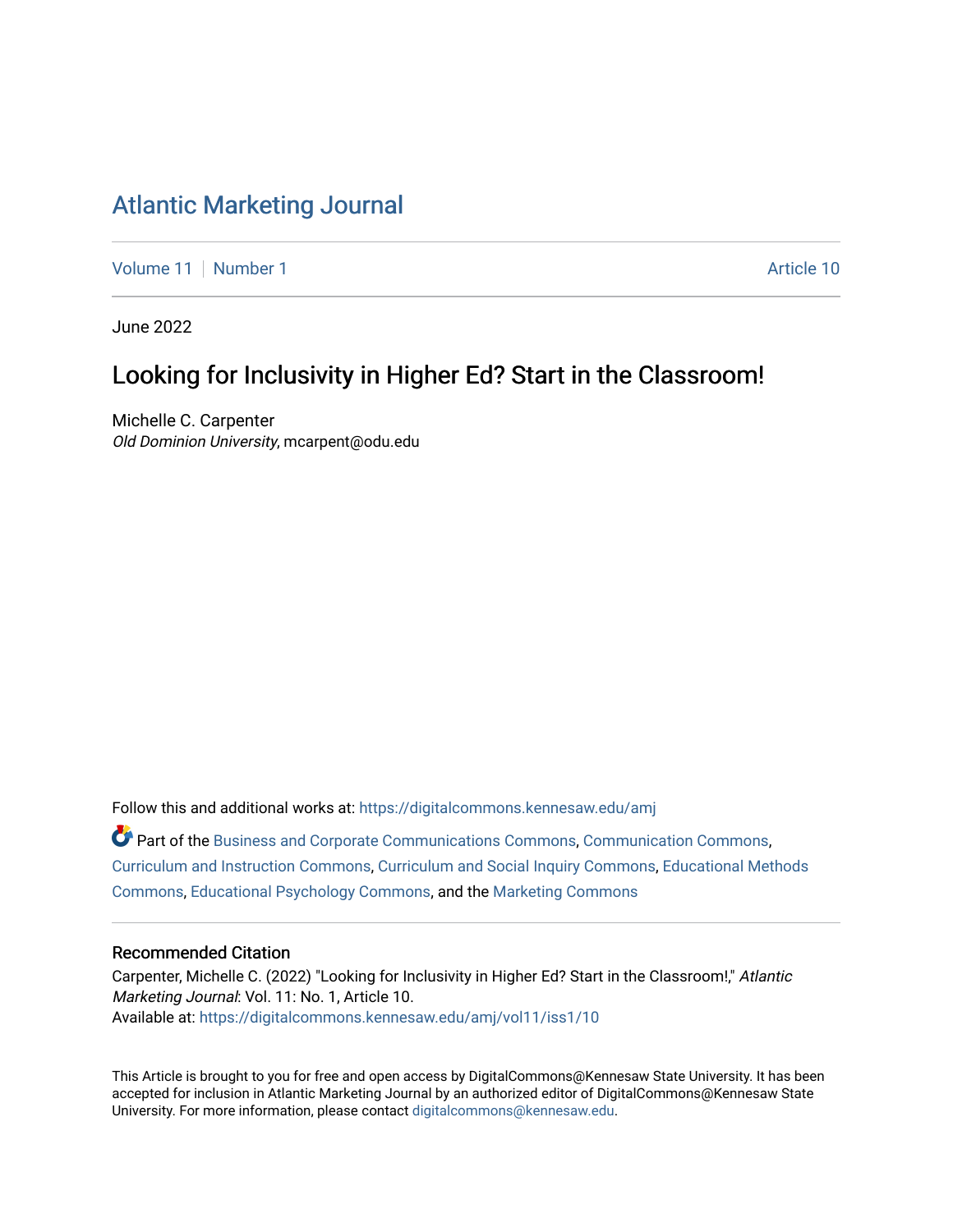# Looking for Inclusivity in Higher Ed? Start in the Classroom!

## Michelle Carpenter, Old Dominion University, [mcarpent@odu.edu](mailto:mcarpent@odu.edu)

*Abstract -* The rallying cry for inclusivity has never been greater in higher education. As professors look for ways to ensure all sociocultural perspectives are present in their course activities, lectures and discussions, many questions remain beginning with who should be addressing these issues as well as how exactly this might be accomplished. Increasingly more faculty are opening their classrooms to this discussion, even if diversity is not a required element of their course. Exit interviews conducted in Spring 2021 with senior marketing majors at a Mid Atlantic University provided an opportunity for students to share their perceptions about inclusivity and what it means to them personally, as well as how they feel their business program and university is addressing this issue.

*Keywords -* EDI, inclusivity, inclusive teaching, inclusive syllabus, diversity, ethnic diversity, equality, proactive social inclusion

*Relevance to Marketing Educators, Researchers and/or Practitioners -*Students are acutely aware of the growing importance of Inclusivity and welcome a safe space to learn more about this issue. Professors must assume a greater responsibility and level of comfort in addressing issues like this in the classroom.

## **Introduction**

Equity, Diversity, Inclusion (EDI) – these topics and terms are often used interchangeably, combined, and have become increasingly more prominent in discussions in higher education at the administrative level, as well as at the instructional level. As EDI has become a "buzz term" across colleges and universities, more and more questions seem to arise. Who is responsible and who is/should take up the charge for ensuring equity, diversity, and inclusion? What are professors and others doing in this area? Where (what courses) and when (early in the degree process or later) are these discussions taking place? How can we improve and expand on our efforts in this area?

This paper will explore inclusivity from a professor perspective and its tie to diversity through a recent review of the literature on this topic, how courses can be structured to address this growing need at the undergraduate level and the importance of inclusivity by students. It is difficult to address inclusivity without addressing equity and diversity, therefore, we will begin with an overview of each term.

The Association of American Colleges and Universities (AAC & U, n.d.) defines Equity, Diversity, and Inclusion (EDI) as follows: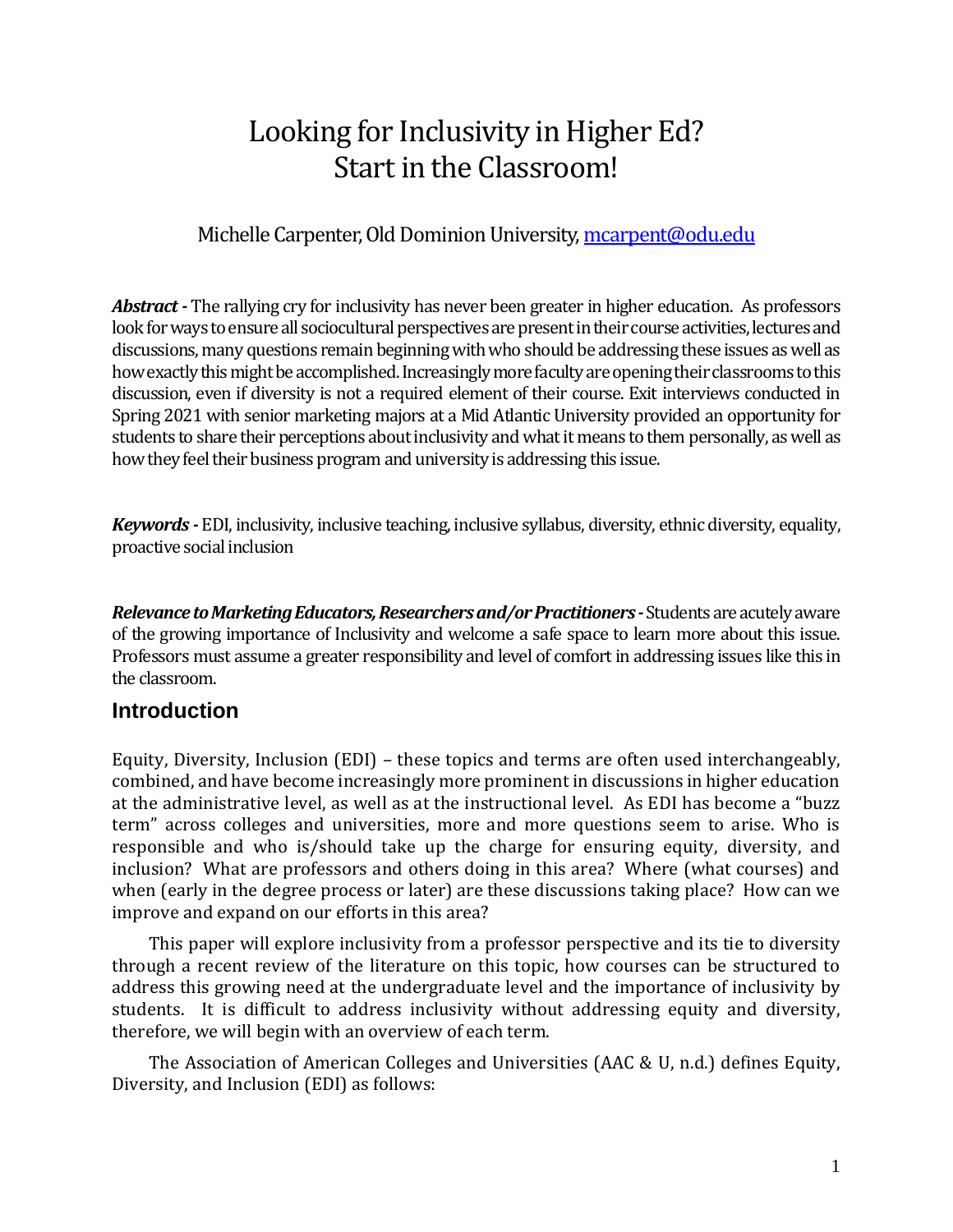- Equity as "The creation of opportunities for historically underserved populations to have equal access to and participate in educational programs that are capable of closing the achievement gaps in student success and completion"
- Diversity as "Individual differences (e.g., personality, prior knowledge, and life experiences) and group/social differences (e.g., race/ethnicity, class, gender, sexual orientation, country of origin, and ability as well as cultural, political, religious, or other affiliations)"
- Inclusion as "The active, intentional, and ongoing engagement with diversity in the curriculum, in the co-curriculum, and in communities (intellectual, social, cultural, geographical) with which individuals might connect—in ways that increase awareness, content knowledge, cognitive sophistication, and empathic understanding of the complex ways individuals interact within systems and institutions" Essentially, inclusion ensures all sociocultural perspectives have an opportunity to be considered in course activities, lectures, and discussions.

The latest Brookings Report which analyzes data from the US Census Bureau in advance of the 2020 Census reveals that the United States is diversifying even faster than previously predicted (Frey, 2020) and that 2020 will be the first decade that the White Not Hispanic or Latino population experiences a decline in population growth with four in ten Americans identifying with a race/ethnicity other than White. The differences from 1980 to 2020 are stark, with White Not Hispanic or Latino dropping from 80% to 60% while Hispanic Americans have increased from 6.5 percent to 18.5 percent as depicted in Table 1. (US Census Bureau, 2020)

| Year | <b>White Not Hispanic/Latino</b> | <b>Hispanic</b> |
|------|----------------------------------|-----------------|
| 1980 | 80%                              | 6.5%            |
| 2020 | 60%                              | 18.5%           |

**Table 1- US Census Bureau Ethnicity Changes in Percentages from 1980-2020 in US**

This increasing rate of diversity further illustrates the increasing need for inclusivity in the classroom. Last year, calls for EDI were heard loud and clear across not only the news, but on all forms of social as tragedies, marches and other events transpired in communities across the United States. Nike with its call for "For once, Don't Do It" (Figure 1) led the rush by brands in 2020 to apologize for racist and discriminatory behavior and shortly after that many of the social media posts began to look the same. As the messaging increased, so did the platforms that carried the messages (Figure 2) (Figure 3) (Figure 4), so much so that even messaging appeared on LinkedIn (Figure 5). Some companies were called out for simply going through the motions and caving to public pressure to speak up.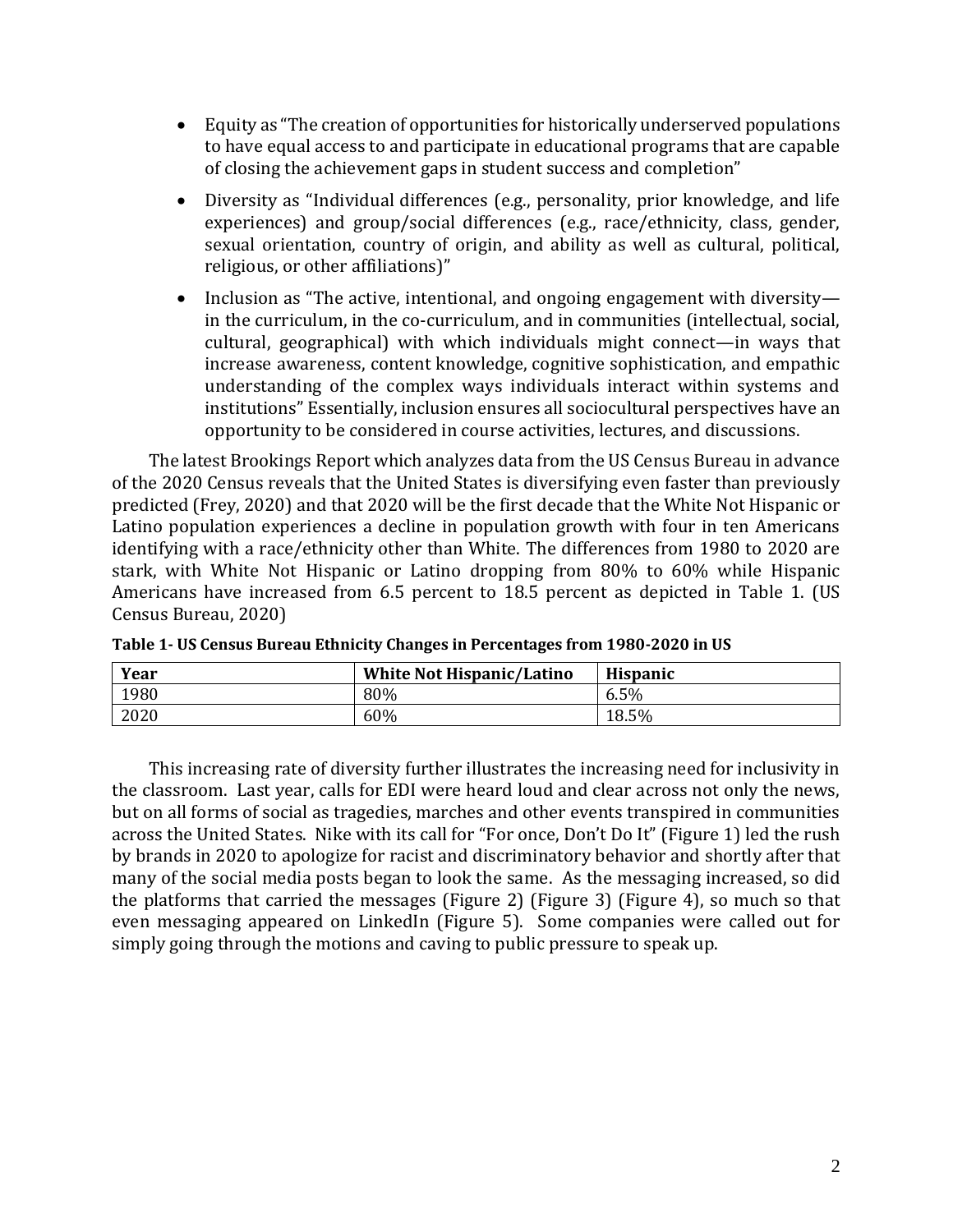

**Figure 1- Nike Instagram, May 2020, 5.4 Million Likes**



**Figure 2- Disney Facebook, May 2020**



**Figure 3- Coca Cola Twitter, June 2020**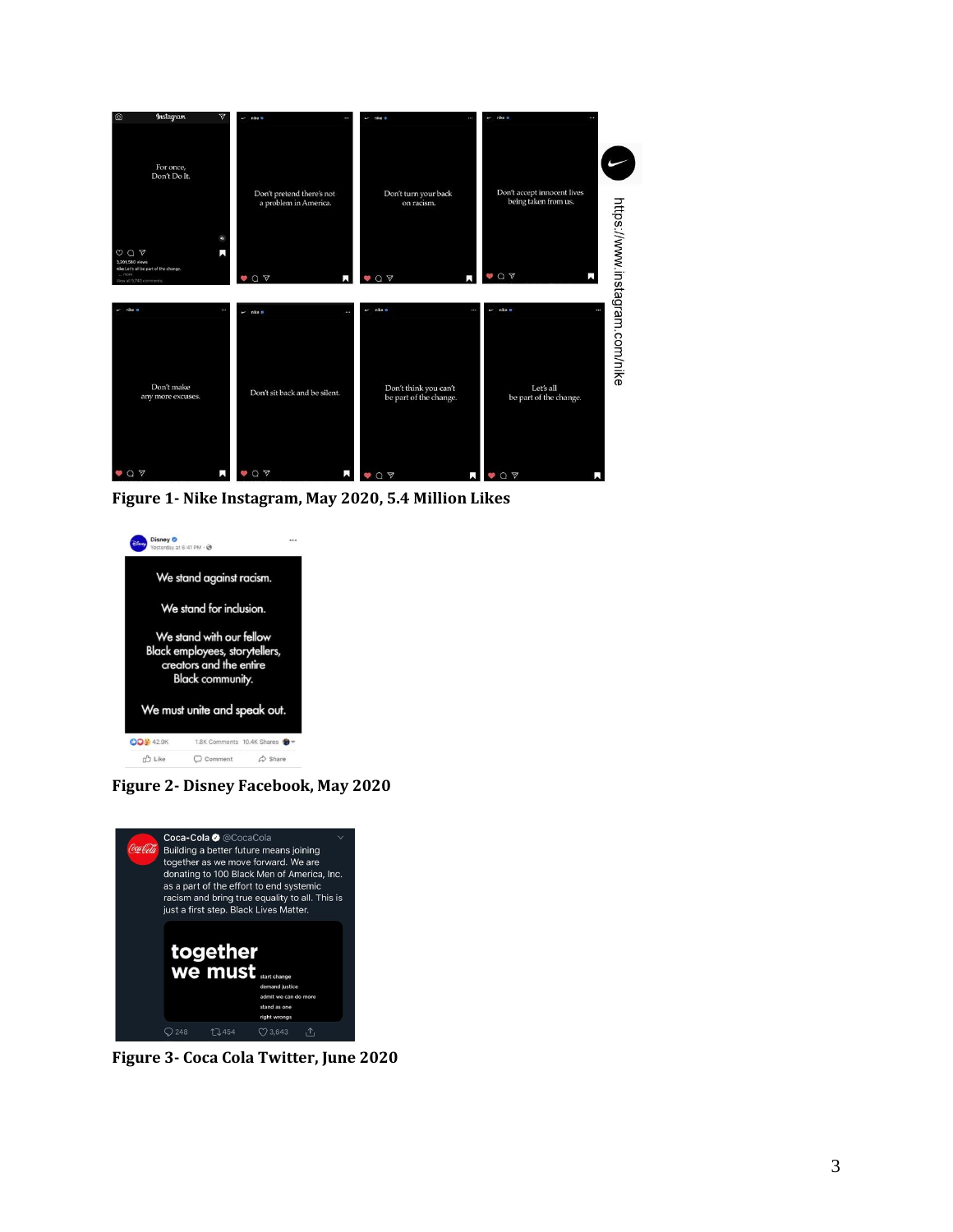

#### **Figure 4- Epic Games Instagram, June 2020**



**Figure 5- LinkedIn, June 2020**

As the year progressed, brands began to take a stand with donations (NAACP, Equal Justice Initiative, Coalition for Social Justice, etc.), pledges to hire black workers (One Ten Coalition), pledges to devote shelf space to Black owned businesses (15% Pledge), companies made good on pledges to rebrand racist products (Eskimo Pie becomes Edy's Pie, Uncle Ben's becomes Ben's Original, Aunt Jemima becomes Pearl Milling Company) and even sports teams announced plans to rebrand (Washington Redskins Football becomes Washington Football and the Cleveland Indians becomes Cleveland). Other companies moved to ban or remove racist material (HBO temporarily removed the *Gone With the Wind* classic from its service and added thought provoking discussion about the historical context of the film).

All these actions further illustrate the need for colleges and universities to address these issues and more in the classroom. A review of the literature indicates an increasing growth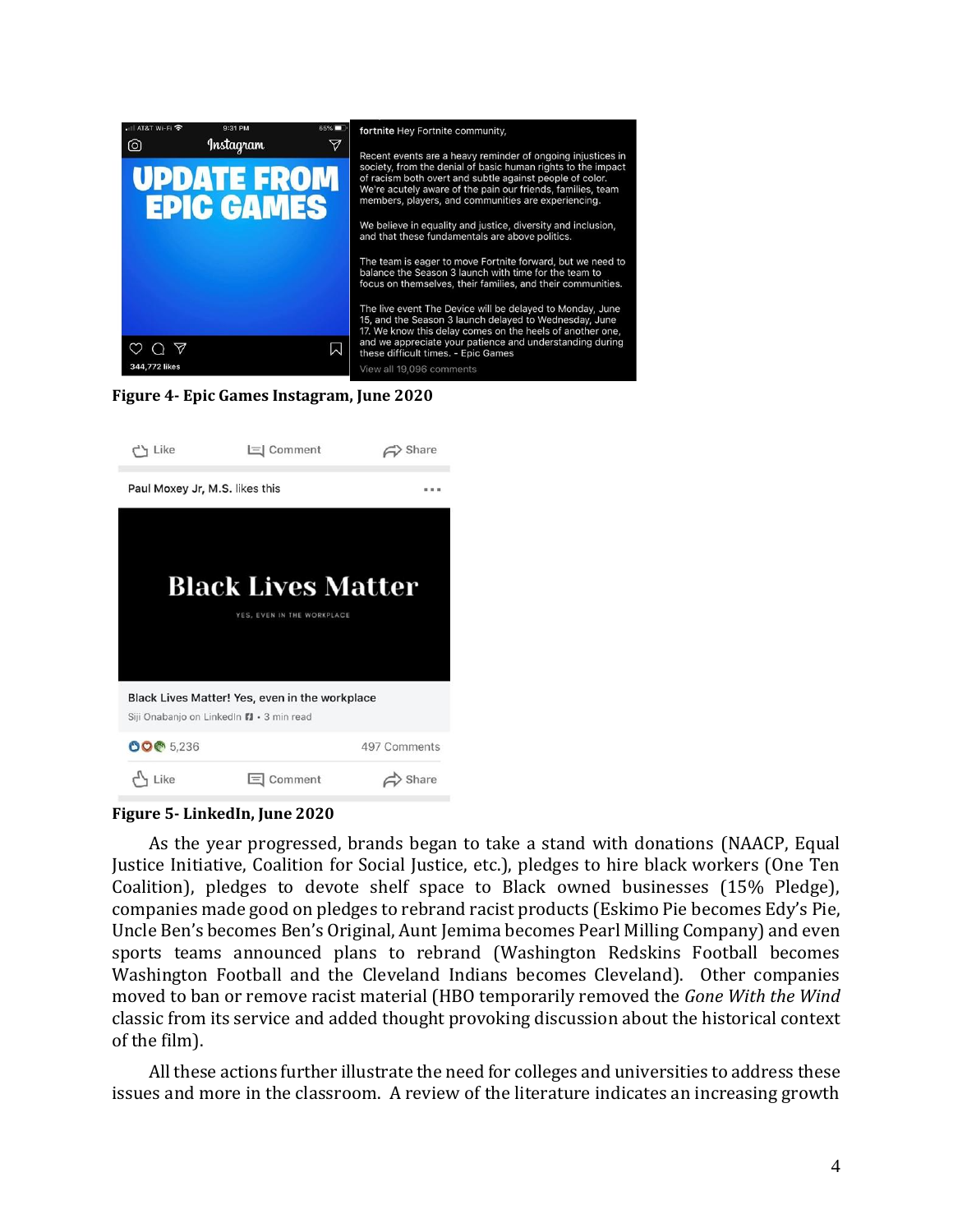in diversity courses – both required and non-required (Laird and Engberg, 2011) as well as insight into how diversity is being included in the courses. Laird found women and assistant professors are more likely to teach highly inclusive non required diversity courses, while faculty of color, particularly Asian Americans, and part time faculty are more likely to teach required diversity courses in US colleges and universities. In a separate study also by Laird (Laird, 2011), additional key findings showed that more faculty are including diversity in some way in their courses and in addition to women and faculty of color doing so, so do faculty in soft fields. Laird found a majority of faculty try to be inclusive about their students, pedagogies, classroom environment, evaluation, and adjustment. It was also found that course size can affect inclusivity as well, the smaller the class size the more likely the course was to adopt inclusive learning.

There are many ways faculty can encourage inclusivity and diversity including their use of course materials, encouraging different points of view in the classroom, ensuring all voices are heard and feel valued (role modeling), use of personal experience and humor by the instructor and even application of more formal learning activities like interviewing a person not part of the student's identity group (Gordon, Yough, Finney, Haken and Mathew, 2019) Pantic and Florian advocate that teachers become "agents of change" in the context of inclusion and social justice (Pantic and Florian, 2015). Brown sees teachers as change makers that have an opportunity to encourage diverse work teams and reward collaborative work (Brown, 2019). Nishina, Lewis, Bellmore and Witkow propose a proactive inclusion model. In this model, increased opportunities for positive connections with dissimilar peers lead to social inclusion, so the greater the diversity, the greater the inclusivity (Nishina, Lewis, Bellmore & Witkow, 2019)

While many are responsible for diversity and inclusivity (it takes a village) on college campuses: the university in general, administrators, admissions, retention, financial aid, student life, fundraisers, and clearly, instructors play a central role (Gordon, Yough, Finney, Haken and Mathew, 2019) (Armstrong, 2011). Fuentes, Zelaya and Madsen cite eight considerations for promoting EDI beginning with the course syllabus. (Fuentes, Zelaya & Madsen, 2021) Fuentes et al. advocate that instructors infuse EDI into their learning objectives or add a specific learning objective that ensures EDI aspects are addressed in the course. As an example, "In this course . . . students will consider multicultural and diversity aspects as they relate to major concepts of this course." Other considerations include inclusion of a diversity statement. Related to this, ensuring placement of the diversity statement near the beginning of the syllabus as it is more likely to be remembered and then sharing the statement through the school's learning system. Instructors are encouraged to include readings of historically underrepresented and marginalized scholars where appropriate, acknowledge different holidays. Also recommended, rethink assignments and tests, consider a mix of individual and group assignments and if possible, don't always rely on a standardized exam. Finally, explain the importance of office hours at the beginning of the semester. Fuentes et al. encourage faculty to explain how office hours can be used "to connect, ask questions, find support," etc. First generation students are often hesitant to utilize office hours. Faculty might even consider a first week assignment where students must drop by during office hours to say hello and help break the ice!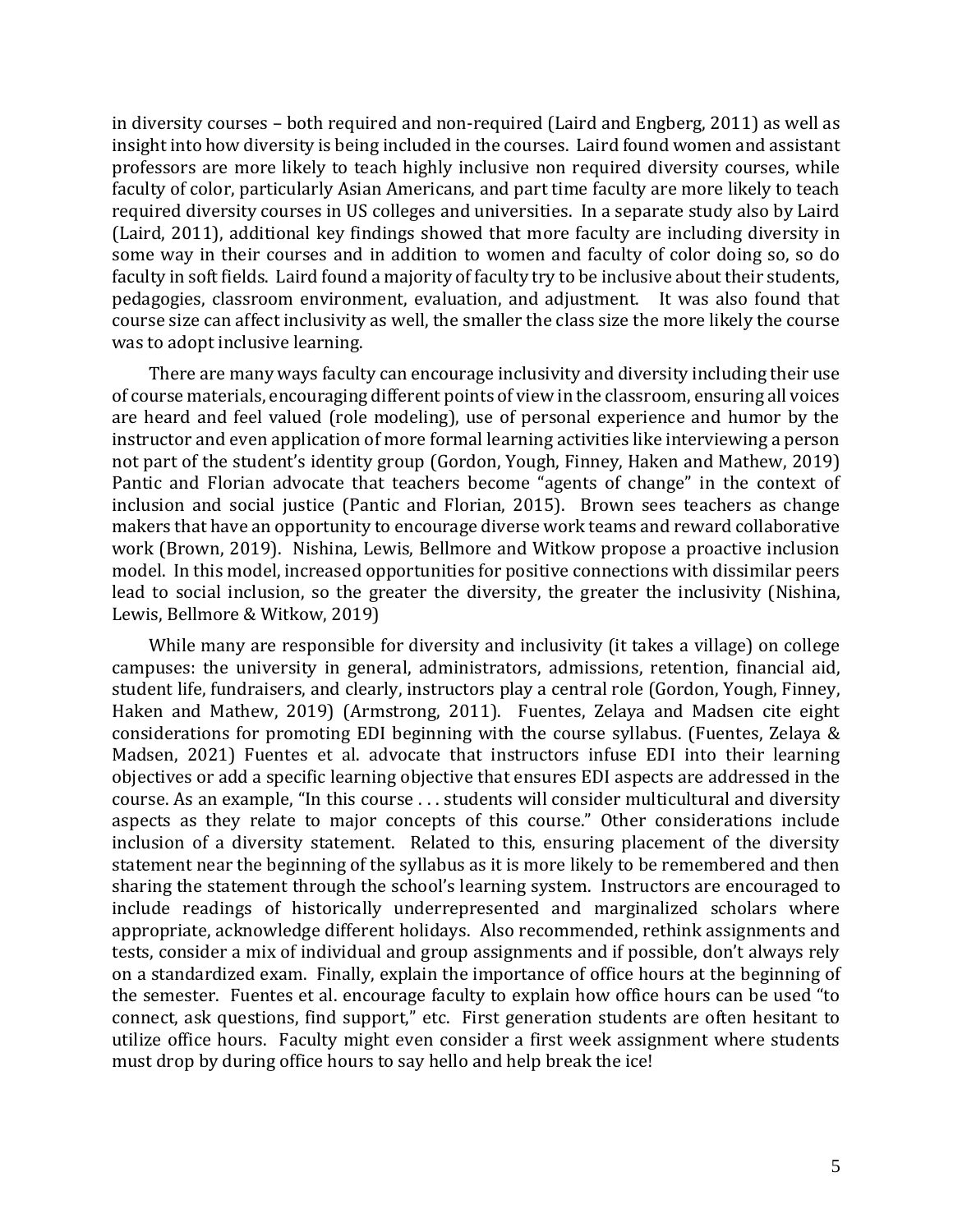Armstrong adds "all classrooms are microenvironments of social interaction" and "you're the meteorologist" (Armstrong, 2011) Additional proactive ways to demonstrate values around inclusivity are to set rules for project work, learn how to pronounce student names correctly, learn about the home country of your students as well as some of their cultural holidays, and ask for informal and anonymous feedback at the end of the course regarding how students perceived the climate for learning. Faculty can also change up examples by citing contexts outside of the US. Furthermore, colleges and universities can provide workshops on inclusive teaching, invite speakers to address this topic in the classroom and offer panel discussions featuring inclusive instructors within the college.

## **Method**

Based on the events of 2020 and the growing importance of diversity, the decision was made to address the topic of inclusivity in Marketing Strategy, the senior capstone for marketing majors in our college. In Spring 2021, the topic of Diversity and Inclusivity was added as a new learning objective to Marketing Strategy. In support of this objective, the syllabus was revised to stress the importance of cultural diversity. In addition, a special topic lecture was developed on the Inclusive Voice. Discussion questions and the opportunity for reflection were included in this learning opportunity. At the end of the course, students were asked to complete a survey on how they viewed Inclusivity at the University, within the College of Business, and in our course. Prior to conducting the survey, questions were shared with the College Dean, and key members of the College's Diversity, Equity and Inclusion (DE&I) Standing Committee. Small modifications were made to the survey based on feedback received. The project is also part of a College Course Enhancement Grant for summer and fall. The college is in the early stages of evaluating DEI in its courses, student organizations and overall marketing communications. This study will assist the DEI Standing Committee in successful completion of its goals.

#### **Results and Discussion**

38 students participated in the survey (all the students in the course). The survey was administered through Survey Monkey and students were given one week to complete the survey. Students were asked to submit the last four digits of their UIN upon completion if they wanted credit for completing the survey, and all chose to do this. The average time spent completing the survey was twenty minutes.

Each of the students were marketing majors in their senior year. 26 or 68% of the students were female; 12 or 32% were male. The sample was comprised of 63% White/Caucasian, 26% Black/African American, 5% Hispanic/Latino, 3% Asian/Asian American, and 3% Other (Latino/White mix).

The survey consisted of 16 questions on the topic of diversity and inclusivity. Students were first asked to share what word associations came to mind when they heard the word 'inclusivity'. A word cloud on this question (Figure 6) revealed equality and diversity were strongly tied to inclusivity, supporting the tie to inclusivity and diversity. Other words tied to this concept were 'including' and 'everyone'.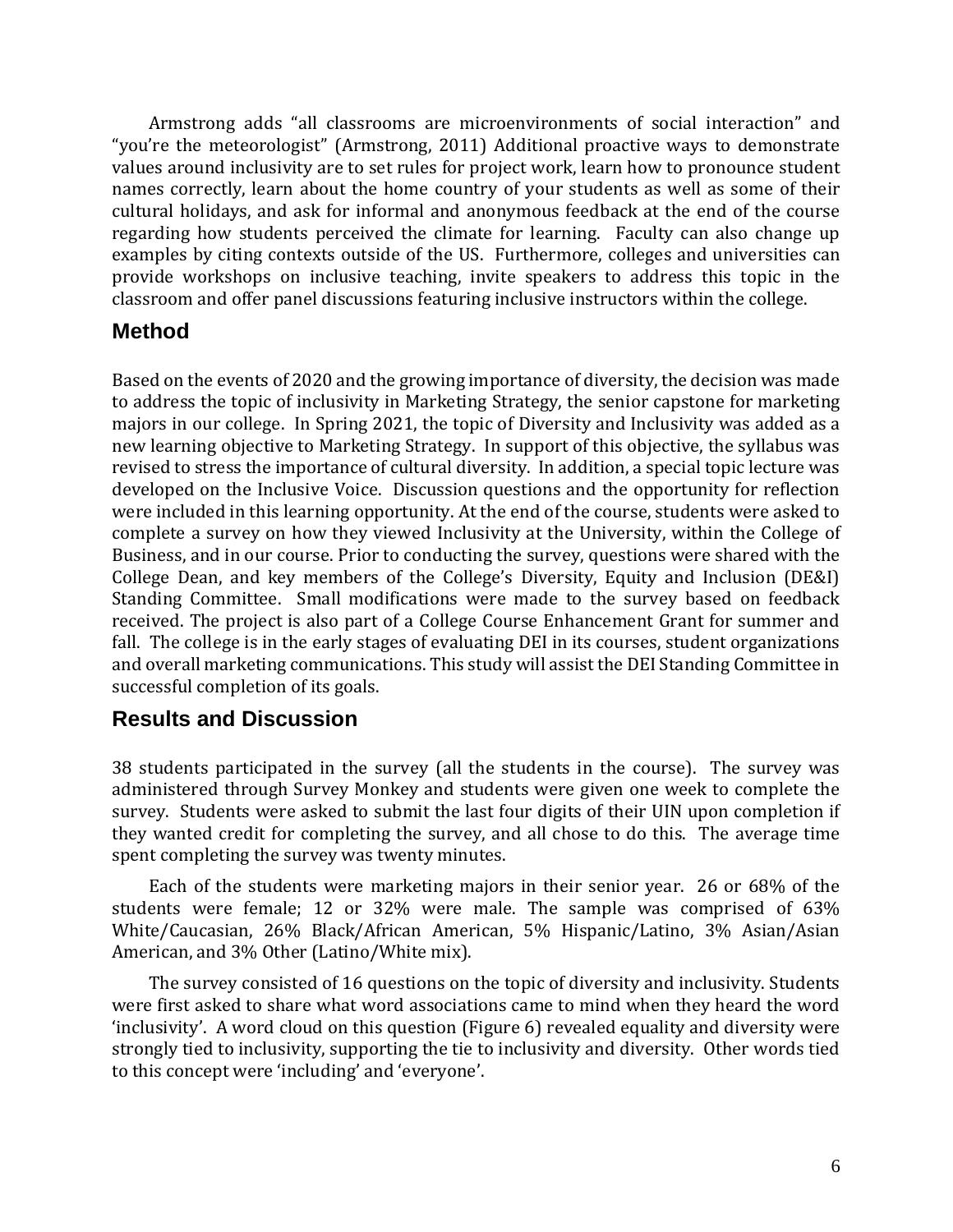

#### **Figure 6- Inclusivity Word Cloud**

When students were asked what personal experiences came to mind when they heard the word 'inclusivity' several themes emerged, the most often mentioned included relating the concept to some aspect of work (11) and directly tying the concept to the university and the Business College (11). This was closely followed by not including others (9) and students expressing that they wanted to make sure all felt included, even if they themselves have never experienced this feeling themselves (Table 2). A few reflected on the events of 2020 in their response as well as family members introducing this concept to them at an early age.

A few of the more poignant comments shared were:

| Table 2- A Sample of What Personal Experiences Come to Mind When You Hear the Word |  |
|------------------------------------------------------------------------------------|--|
| 'Inclusivity'?                                                                     |  |

| Respondent | <b>Response</b>                                                                                                                                                                                                                                                                                                                   |
|------------|-----------------------------------------------------------------------------------------------------------------------------------------------------------------------------------------------------------------------------------------------------------------------------------------------------------------------------------|
| 6          | Making sure you have an inclusive work environment and making sure that<br>everyone feels included. Personally, as far as inclusivity is concerned making sure<br>that multiple perspectives are able to be seen and heard so that everyone can feel<br>included.                                                                 |
| 7          | When I was younger, my older brother was always going on camping trips with<br>his friends. I would want to go so bad, but he would never take me because I was<br>7 years younger than him. I understand why he would not take me, but I felt very<br>excluded. I guess this would be an example of the opposite of inclusivity. |
| 12         | I work with a diverse group of people (both patients and co-workers) and it is<br>important to include everyone and not discriminate. Me and my co-workers are<br>very close and make it a point to include everyone.                                                                                                             |
| 19         | When I think of inclusivity, I think about how my mom told me to always include<br>everyone when possible because it is the nice thing to do. For example, in grade<br>school you would invite everyone in your class to your birthday party and if you<br>did not want to invite everyone you couldn't have anyone.              |
| 25         | I think of my peers sharing experiences about how sometimes they have felt like<br>they were not included in situations.                                                                                                                                                                                                          |
| 29         | This past year of 2020 moving forward with movements, a large part was<br>inclusivity. Moving forward, together. Protests for police brutality, BLM, standing<br>up for what is right together.                                                                                                                                   |
| 33         | I have been lucky enough to never have to really experience non inclusivity in my<br>own life, except for maybe my age. However, in society nowadays I see issues of<br>inclusivity all around me and people fighting for it and companies working hard<br>to achieve it.                                                         |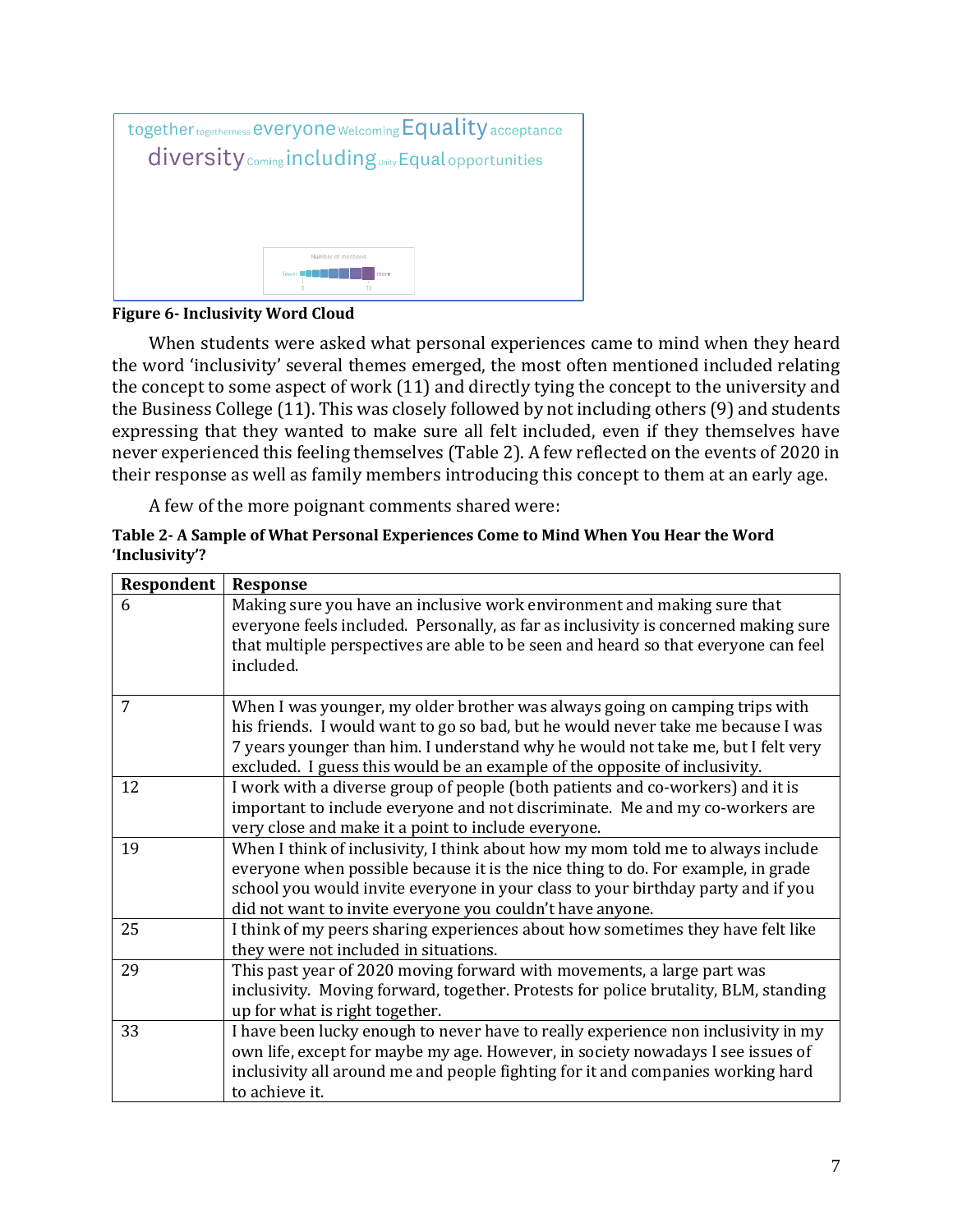Students were also asked whose job they believed it was to create feelings of inclusivity at the university. They were permitted to include more than one entity. This question resulted in several responses, the largest including students, professors and 'everyone'. The word cloud (Figure 7) for this question highlighted students as slightly more important than professors but when further analyzing the questions, professors have a slight edge over students in terms of responsibility for inclusivity as some students used the word faculty in place of professors. This finding confirmed analysis in literature review that indeed, professors do serve a central role in creating feelings of inclusivity in the mind of the student. Key administrators like the President and other figures in the administration and Deans also play a key role, but to a lesser degree.



**Figure 7- Whose Job Do You Believe It Is to Create Feelings of Inclusivity at the University Word Cloud**

Next students were asked if professors in the Business College have addressed inclusivity and if so, which business courses this occurred (Figure 8). More than 80% of students reported that professors in the Business College had addressed this topic in their course and even more interesting, the perception was that the marketing department in general did a better job of addressing this issue. It is uncertain as to why students felt this way, perhaps they are more cognitively aware of topics discussed in their major courses, the topic of inclusivity is more likely to be addressed in upper-level courses in the major or that the marketing department faculty really are more likely to address this topic than other disciplines in the Business College. The students in the survey evaluated all core courses for the marketing major beginning with the Principles of Marketing, the introductory course for the major, as 20 percent or higher in addressing the topic of inclusivity. All courses but two were evaluated around 20%, except for Multi-National Marketing which received a rating of 44% and Marketing Policy and Strategy which received a rating of 90%. The only other courses to receive a rating of 20% or higher was the Business Policy and Strategy capstone course which received a rating of 24%. Also of interest, was the Introduction to Business course, which received a rating of 16%.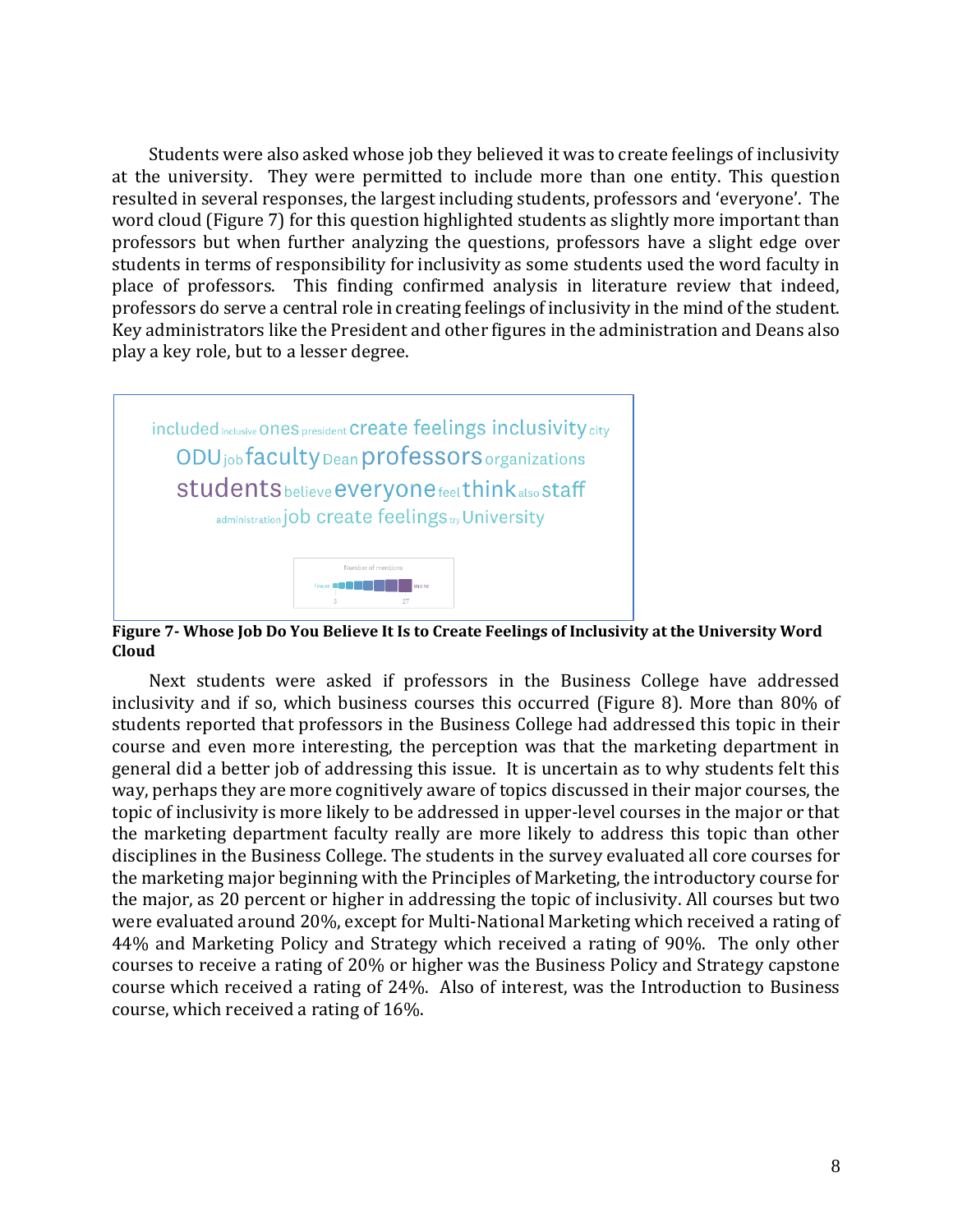If yes, which courses in Strome College have discussed this issue? Please check any of the courses below.

Answered: 38 Skipped: 0



#### **Figure 8- Courses in the Business College That Discussed Inclusivity**

Students were also asked to what degree professors in the Business College had improved their overall understanding of inclusivity as well as the degree that Marketing Policy and Strategy capstone had furthered their understanding of this issue. The weighted average for Marketing Policy and Strategy on a 5-point scale was 3.68 compared to 3.11 for the College (Table 3).

|  |  | Table 3- Level of Improvement Regarding Understanding of Inclusivity |  |
|--|--|----------------------------------------------------------------------|--|
|  |  |                                                                      |  |

|                                 | Greatly<br>Improved –                                       | <b>Significantly</b><br>Improved – | $Improved -$ | Slightly<br>Improved – | No effect $-$ | Total- | Weighted<br>$Average -$ |
|---------------------------------|-------------------------------------------------------------|------------------------------------|--------------|------------------------|---------------|--------|-------------------------|
|                                 | 15.79%                                                      | 21.05%                             | 34.21%       | 15.79%                 | 13.16%        |        |                         |
| <b>Business College Overall</b> |                                                             |                                    | 13           |                        |               | 38     | 3.11                    |
| Marketing Policy and Strategy   | 21.05%                                                      | 47.37%                             | 15.79%       | 10.53%                 | 5.26%         |        |                         |
| Class                           |                                                             | 18                                 |              | 4                      |               | 38     | 3.68                    |
|                                 | Level of improvement regarding understanding of inclusivity |                                    |              |                        |               |        |                         |

Level of improvement regarding understanding of inclusivity

The most significant finding was that nearly 70% said the lecture on inclusivity in the marketing course had furthered their understanding of inclusivity considerably or a great deal compared to 37% that reported the same for the college.

Students provided many ideas on how the lecture could be expanded or changed to help future marketing graduates in their overall understanding of inclusivity. Common themes included incorporating more conversations like the one in this course throughout the university, talking about this issue sooner (adding it to courses earlier in the curriculum), continued discussion of the topic along with new updates, incorporating more examples and current events, and several stated that they felt all races should be included in the lecture discussion – Hispanics, Asians, and Native Americans (Table 3). The author agrees with this feedback. The introductory lecture on this topic was a good start, but inclusivity must include all race/ethnicities in future discussions on this topic.

A few of the more poignant comments were:

**Table 4- How the Lecture Could be Expanded or Changed to Help Future Marketing Graduates in Their Overall Understanding of Inclusivity**

| Respondent | Response |
|------------|----------|
|            |          |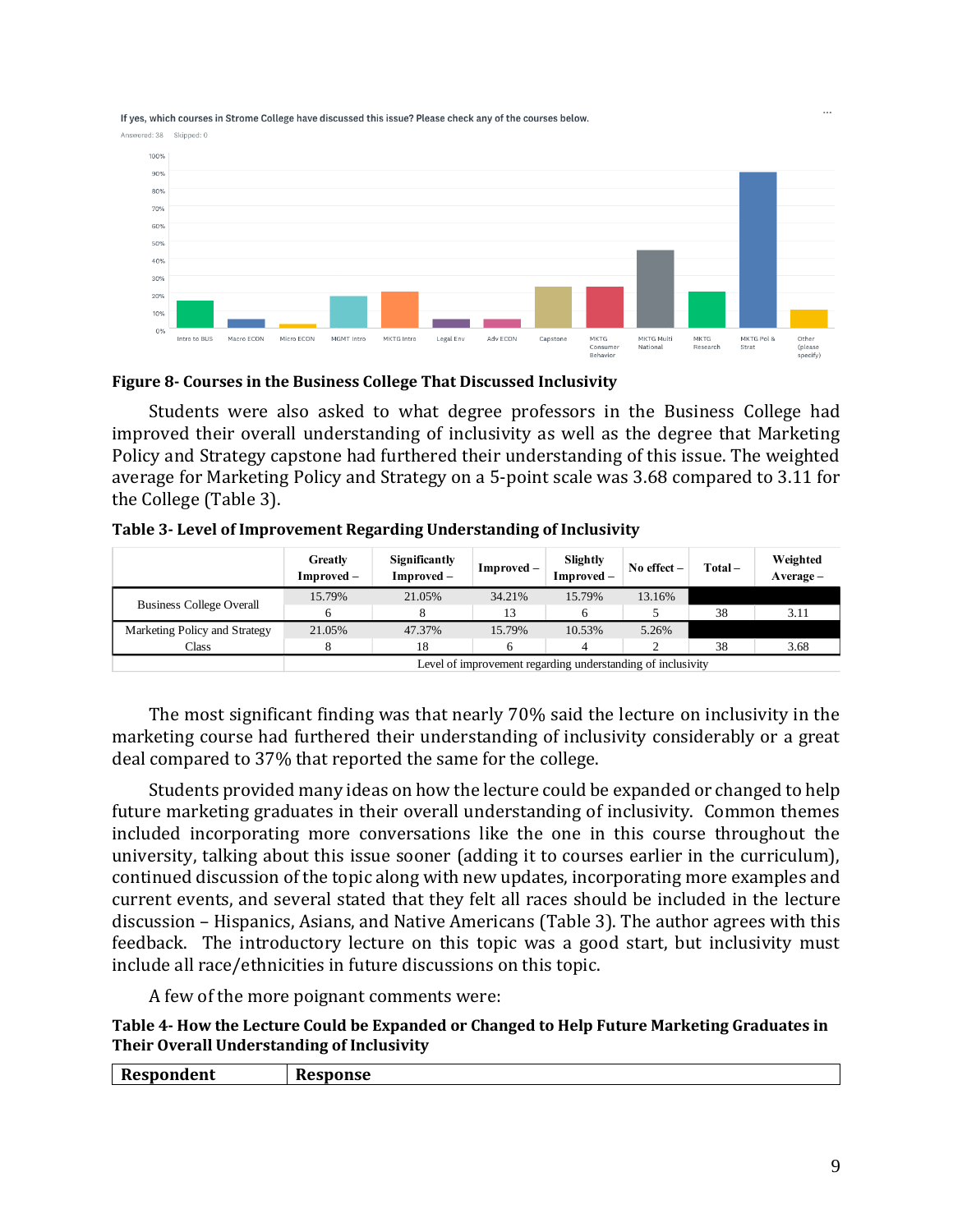|    | I think the lecture was great all in all. I think the lecture addressed not<br>everything but gave a good amount of information about inclusivity in<br>minority groups. The only thing I would add in maybe for a discussion<br>point is asking students how they can include inclusivity in their<br>everyday life or in their career. |
|----|------------------------------------------------------------------------------------------------------------------------------------------------------------------------------------------------------------------------------------------------------------------------------------------------------------------------------------------|
| 12 | There can be real life practices, like in the groups. Teachers should<br>encourage inclusivity in the groups, so some students don't feel left out.<br>Having more discussions like the one we had in class would also be<br>helpful.                                                                                                    |
| 18 | I think all races should be included in the lecture discussion. Hispanics<br>Asians, and Native Americans should all be included and be talked about.                                                                                                                                                                                    |
| 19 | Keep updating the content, show changes – good and bad. Maybe discuss<br>more businesses said one thing but made no changes.                                                                                                                                                                                                             |

Overall, many students in the course felt the University and the Business College addressed the topic of inclusivity as good (3) or higher on a five-point scale ranging from excellent (5) to poor (1). The University received higher marks than the Business College. 86% of students said the University addressed the topic of inclusivity as good or higher compared to 80% of the Business College. The University also received no poor rating while two students rated the Business College as poor in addressing the topic of inclusivity.

Students provided many responses to the question 'What do you think the Business College could do differently to improve what they are already doing in inclusivity in the classroom. More notable responses included that the Business College should include an inclusivity section in most classes, professors should feel more comfortable discussing these issues in the classroom, and not saving the topic of ethics for the very end of the course as it is likely to feel rushed or final topics can sometimes be cut from the exam. In addition, students stated they want everyone to feel comfortable and treated fairly, and this includes group projects. A few asked that students are not permitted to pick their own group partners to further promote inclusivity. This was a topic addressed in the literature review as well.

Other ideas were provided on what the Business College could do differently in inclusivity in its student orgs and the College's Lecture Series. Key responses in this area included ensuring everyone is represented in the Lecture Series, hosting organization workshops for inclusivity and inclusivity panel discussions.

The final question asked students what the Business College could do differently to improve on what they are already doing in inclusivity on their social media platforms and other marketing (Table 4). Key responses on this question ranged from highlighting acts of inclusivity to allowing different organizations, faculty/staff/students of all race/ethnicities/gender take over the Business College's social media platforms for a day and celebrate national/international holidays/students/traditions.

A few of the more meaningful comments were:

**Table 5- What the Business College Could Do Differently to Improve on What They Are Already Doing in the Area of Inclusivity on Their Social Media Platforms and Other Marketing**

| D<br>1000000000<br>dent<br>Resoon<br>$\sim$ | -<br>onse<br>__ |
|---------------------------------------------|-----------------|
|                                             |                 |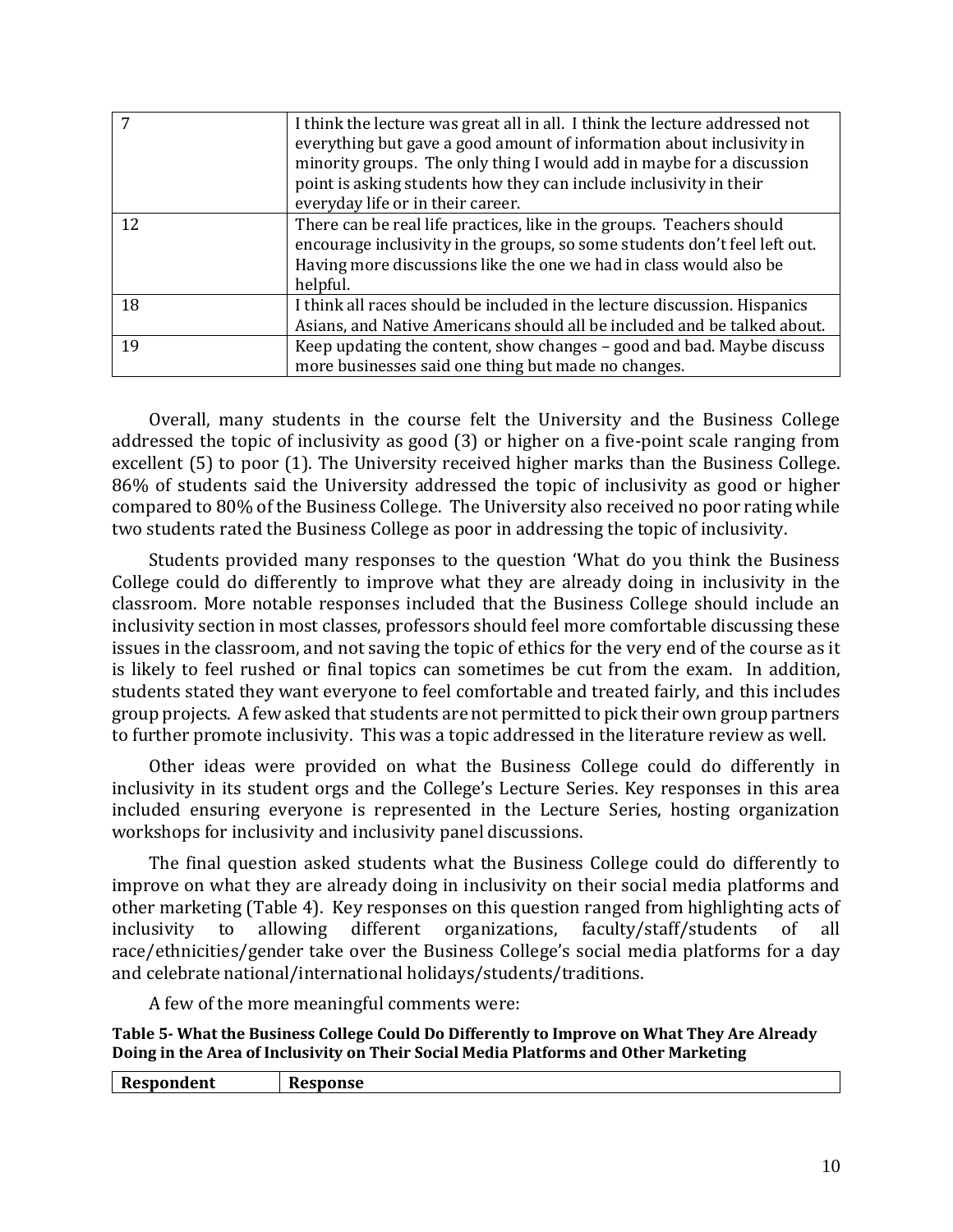| 11 | I think they should bring more light as to what's going on around the      |
|----|----------------------------------------------------------------------------|
|    | world on their social media platforms regarding inclusivity.               |
| 16 | I think they should promote any and all organizations in the College of    |
|    | Business. They should promote equally as well. I think they should share   |
|    | goals of the organizations to promote inclusivity on social media          |
|    | platforms as well.                                                         |
| 23 | Talk more about what the school is doing to promote inclusion. Add more    |
|    | bios on successful minorities within different departments.                |
| 31 | I know they are working on updating their social media, so they could do   |
|    | something about highlight all races and genders of students and staff on   |
|    | their social media. For example, highlight more black students / staff for |
|    | Black History Month. They could highlight a student / staff / alumni for   |
|    | each day of the month. The same for Women's History Month. They could      |
|    | also include any international holidays, students, and traditions on it.   |
| 37 | Highlight acts of inclusivity. If the school wants to lead by example, it  |
|    | must show those examples.                                                  |

## **Conclusion**

The survey confirmed there is a strong tie between diversity and inclusivity, in addition when students think about inclusivity, they also associate this term with equality. When reflecting on inclusivity, students closely associated this term with their work experience and experiences at the university and within the classroom.

The survey also confirmed that many in a university setting are responsible for inclusivity but particularly important are the students themselves and the professors in their day-to-day role in the classroom. This finding reinforced several findings in the literature review by researchers.

Based on the results of this survey, upper-level business courses were more likely to include the topic of diversity than lower-level courses in the program, and even more striking, all core courses for the marketing major received the highest number of responses in support of inclusivity. The special topic lecture on inclusivity had a considerable effect in furthering the students understanding of inclusivity. Ideas provided by the students to expand the lecture should be carefully considered and further developed.

Additional ideas for furthering understanding of inclusivity in the Business College, student organizations within the Business School and the Business School's social media platforms were also provided. Overall, the University and the Business College received good reviews for their handing of inclusivity, but more work can be done.

Additional plans include a culminating project for this course that directly benefits minority-based businesses in the region. Students will provide an integrated marketing plan with strategic solutions and creatives to help the small business that in turn could be used as part of the small business' marketing effort. Marketing creatives will include a combination of traditional marketing, social media, public relations, and event-based ideas the company can implement to grow their business within the next year. All companies to benefit from the project will come from the Small Business Supplier Diversity Agency's allinclusive list of firms. The Directory includes SWaM and DBE-certified firms.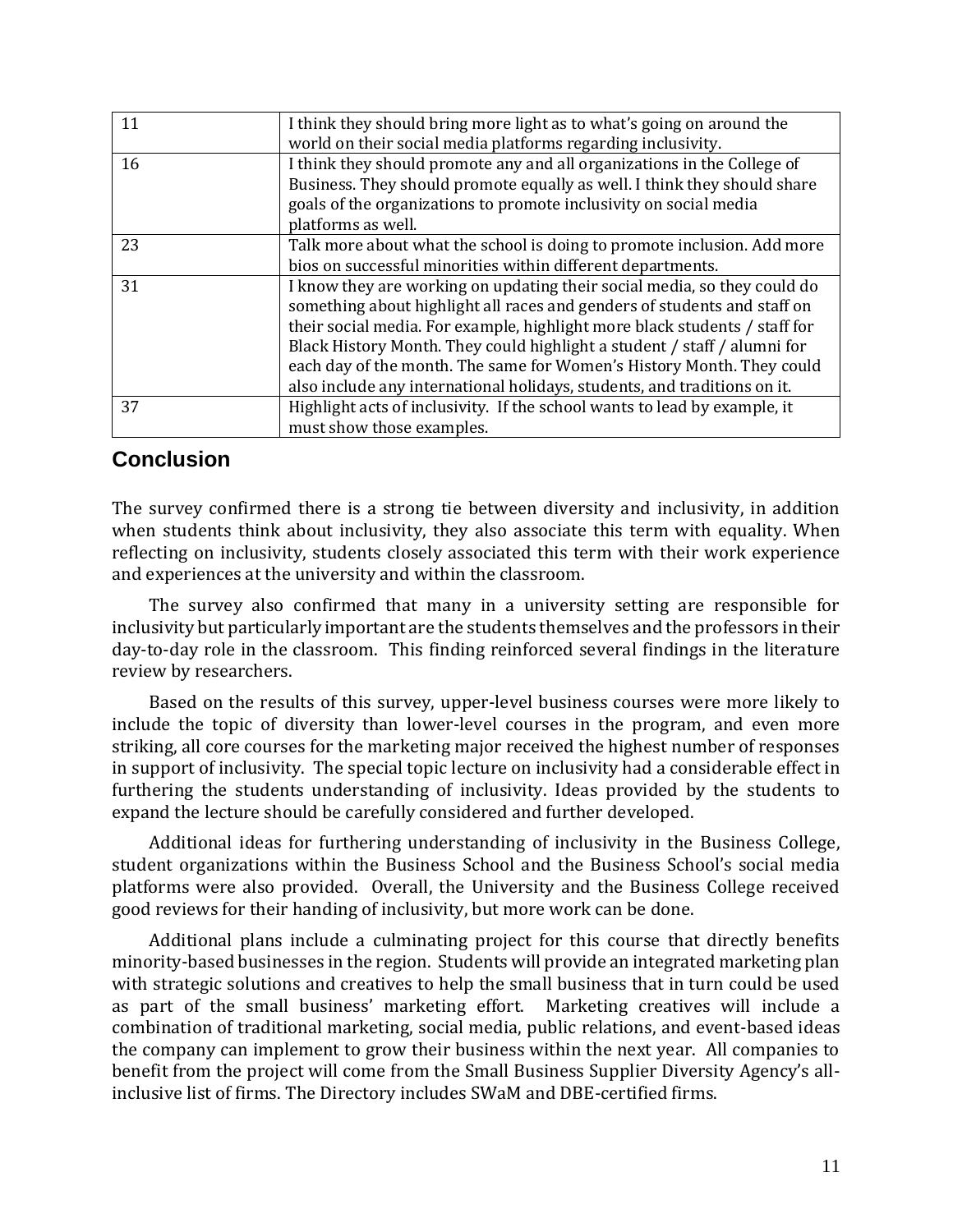Future research on this topic could further explore student perceptions of inclusivity over time. This study could also be expanded to include students in entry level courses in the business program along with those in the capstone course. Additional studies might also include faculty in the Business College to measure their inclusion of Inclusivity in the curriculum and noting any differences between entry and upper-level courses in the program.

## **Acknowledgements**

Thank you to the Strome College of Business for making this study possible through the aid of a course enhancement grant.

## **References**

Armstrong, M. A. (2011 Fall) "Small world: Crafting an inclusive classroom (no matter what you teach)." Thought & Action, 51-61.<http://hdl.handle.net/10385/1036>

Association of American Colleges and Universities (AAC & U). (n.d.) *Making excellence inclusive.* <https://www.aacu.org/making-excellence-inclusive>

Brookings. (2020). *The nation is diversifying even faster than predicted, according to new census data.* Retrieved May 16, 2021 from [https://www.brookings.edu/research/new](https://www.brookings.edu/research/new-census-data-shows-the-nation-is-diversifying-even-faster-than-predicted/)[census-data-shows-the-nation-is-diversifying-even-faster-than-predicted/](https://www.brookings.edu/research/new-census-data-shows-the-nation-is-diversifying-even-faster-than-predicted/)

Brown, C. (2019) The Importance, and the Challenges, to Ensuring an Inclusive School Climate. Educational Psychologist 54(4), 322-330, DOI: [10.1080/00461520.2019.1655646](https://doi.org/10.1080/00461520.2019.1655646)

Coalition for Social Justice (2021) Retrieved May 16, 2021 from [https://coalitionforsocialjustice.org/.](https://coalitionforsocialjustice.org/)

Coca Cola. (2020) Together We Must Post. Retrieved May 16, 2021 from [https://twitter.com/CocaCola.](https://twitter.com/CocaCola)

Disney. (2020) We Stand Against Racism Post. Retrieved May 16, 2021 from [https://www.facebook.com/Disney/.](https://www.facebook.com/Disney/)

Epic Games. (2020) Update from Epic Games Post. Retrieved May 16, 2021 from [https://www.instagram.com/epicgames.](https://www.instagram.com/epicgames)

Equal Justice Initiative (2021) Retrieved May 16, 2021 from<https://eji.org/>

Fifteen Percent Pledge (2021). Retrieved May 16, 2021 from <https://www.15percentpledge.org/>

Forbes. (2020) Eskimo Pie Becomes Edy's Pie: Here Are All The Brands That Are Changing Racist Names And Packaging. Retrieved May 16, 2021 from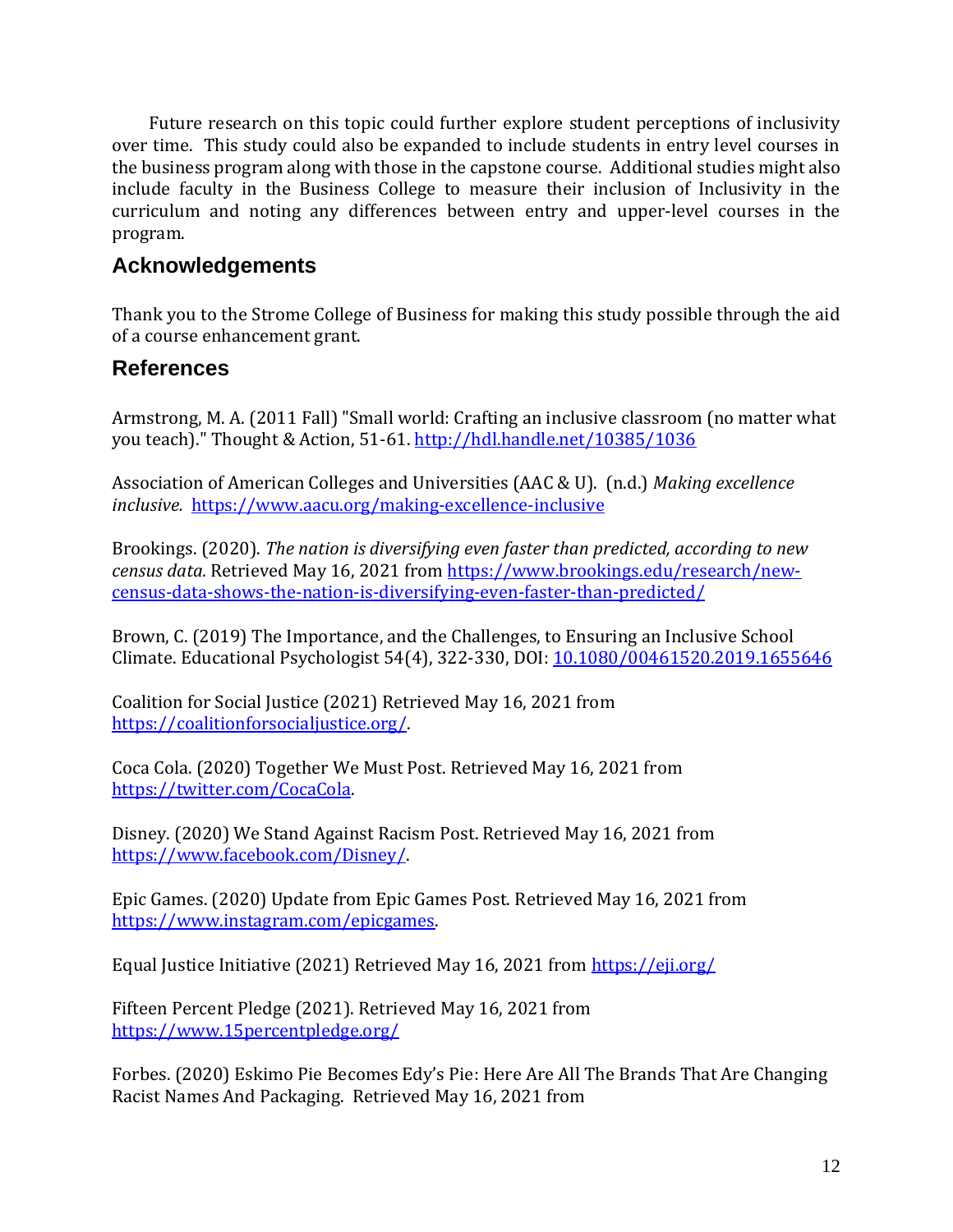[https://www.forbes.com/sites/jemimamcevoy/2020/10/06/eskimo-pie-becomes-edys](https://www.forbes.com/sites/jemimamcevoy/2020/10/06/eskimo-pie-becomes-edys-pie-here-are-all-the-brands-that-are-changing-racist-names-and-packaging/?sh=5952998756a7)[pie-here-are-all-the-brands-that-are-changing-racist-names-and-packaging/](https://www.forbes.com/sites/jemimamcevoy/2020/10/06/eskimo-pie-becomes-edys-pie-here-are-all-the-brands-that-are-changing-racist-names-and-packaging/?sh=5952998756a7)

Fuentes, M., Zelaya, D., & Madsen J. (2021) Rethinking the Course Syllabus: Considerations for Promoting Equity, Diversity, and Inclusion. Teaching of Psychology, 48 (1) 69-79. [https://doi.org/10.1177/0098628320959979](https://doi.org/10.1177%2F0098628320959979)

Gordon, S., Yough, M., Finney, E., Haken, A., & Mathew, S. (2019) Learning about Diversity Issues: Examining Relationship between University Initiatives and Faculty Practices in Preparing Global-Ready Students. Educational Considerations, 45(1) <https://doi.org/10.4148/0146-9282.2167>

Laird, T. (2011). Measuring the Diversity Inclusivity of College Courses. *Research in Higher Education, 52*(6), 572-588. Retrieved May 12, 2021, from <http://www.jstor.org/stable/41483804> (2011)

Laird, T., & Engberg, M. (2011) Establishing Differences Between Diversity Requirements and Other Courses with Varying Degrees of Diversity Inclusivity. The Journal of General Education, 60(2), 117-137.<https://doi.org/10.5325/jgeneeduc.60.2.0117>

LinkedIn. (2020) Black Lives Matter! Yes, even in the workplace Post. Retrieved May 16, 2021 from [https://www.linkedin.com/pulse/black-lives-matter-yes-even-workplace-siji](https://www.linkedin.com/pulse/black-lives-matter-yes-even-workplace-siji-onabanjo/)[onabanjo/](https://www.linkedin.com/pulse/black-lives-matter-yes-even-workplace-siji-onabanjo/)

Nike Instagram. (2020) For once, Don't Do It Post. Retrieved May 16, 2021 from [https://www.instagram.com/nike.](https://www.instagram.com/nike)

Nishina, A., Lewis, J. A., Bellmore, A., & Witkow, M. R. (2019). Ethnic diversity and inclusive school environments. *Educational Psychologist, 54*(4), 306–321. [https://doi.org/10.1080/00461520.2019.1633923](https://psycnet.apa.org/doi/10.1080/00461520.2019.1633923)

OneTen (2021) Retrieved May 16, 20201 from<https://www.oneten.org/>

Pantić, N., & Florian, L. (2015) Developing teachers as agents of inclusion and social justice, Education Inquiry, 6:3, <https://doi.org/10.3402/edui.v6.27311>

United States Census Bureau. (2020) *National Demographic Analysis Tables: 2020*. Retrieved May 16, 2021 from [https://www.census.gov/data/tables/2020/demo/popest/2020-demographic-analysis](https://www.census.gov/data/tables/2020/demo/popest/2020-demographic-analysis-tables.html)[tables.html](https://www.census.gov/data/tables/2020/demo/popest/2020-demographic-analysis-tables.html)

Wall Street Journal. (2020) *CEOs Pledge One Million Jobs for Black Americans*. Retrieved May 16, 2021 from [https://www.wsj.com/articles/ceos-pledge-one-million-jobs-for-black](https://www.wsj.com/articles/ceos-pledge-one-million-jobs-for-black-americans-11607601610)[americans-11607601610](https://www.wsj.com/articles/ceos-pledge-one-million-jobs-for-black-americans-11607601610)